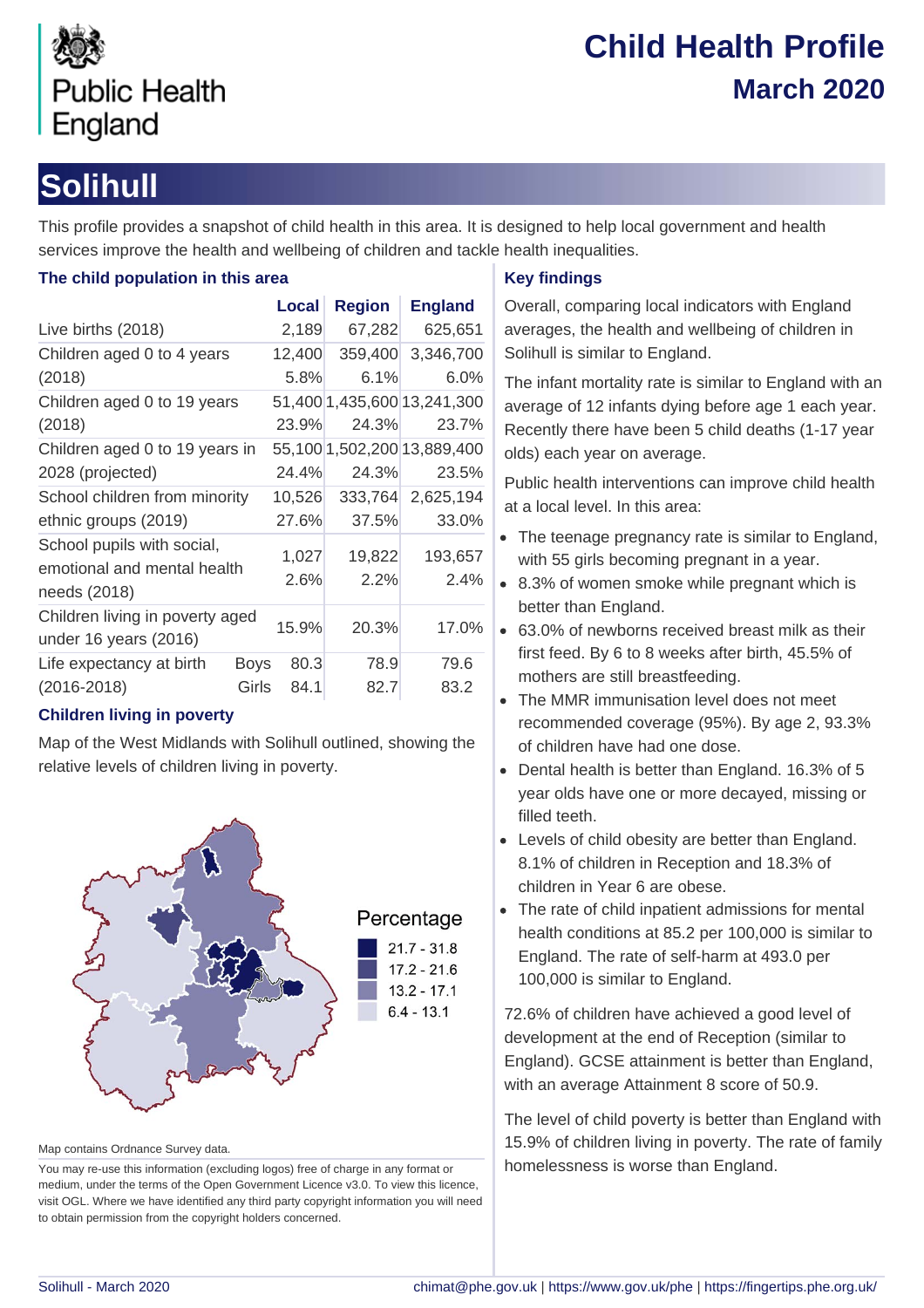# Solihull Child Health Profile March 2020

### **Childhood obesity**

These charts show the percentage of children who have excess weight (obese or overweight) in Reception (aged 4-5 years) and Year 6 (aged 10-11 years). They compare Solihull with its statistical neighbours, and the England average. Compared with the England average, this area has a better percentage of children in Reception (20.5%) and a better percentage in Year 6 (32.1%) who have excess weight.





#### **Children aged 10-11 years who have excess weight, 2018/19 (percentage)**



Note: This analysis uses the 85th and 95th centiles of the British 1990 growth reference (UK90) for BMI to classify children as overweight and obese. I indicates 95% confidence interval.

#### **Young people and alcohol**

Nationally, the rate of hospital admissions of children and young people for conditions wholly related to alcohol is decreasing. This is not the case in Solihull, where there is no significant trend. The admission rate in the latest period is also similar to the England average.

# **Young people's mental health**

Nationally, the rate of young people being admitted to hospital as a result of self-harm is not significantly changing, and this is also the case in Solihull. The admission rate in the latest pooled period is lower than the England average\*. Nationally, levels of self-harm are higher among young women than young men.

## **Hospital admissions of children and young people for conditions wholly related to alcohol (rate per 100,000 population aged 0-17 years)**



## **Young people aged 10 to 24 years admitted to hospital as a result of self-harm (rate per 100,000 population aged 10-24 years)**



Solihull - March 2020 [chimat@phe.gov.uk](mailto:chimat@phe.gov.uk) |<https://www.gov.uk/phe>|<https://fingertips.phe.org.uk/>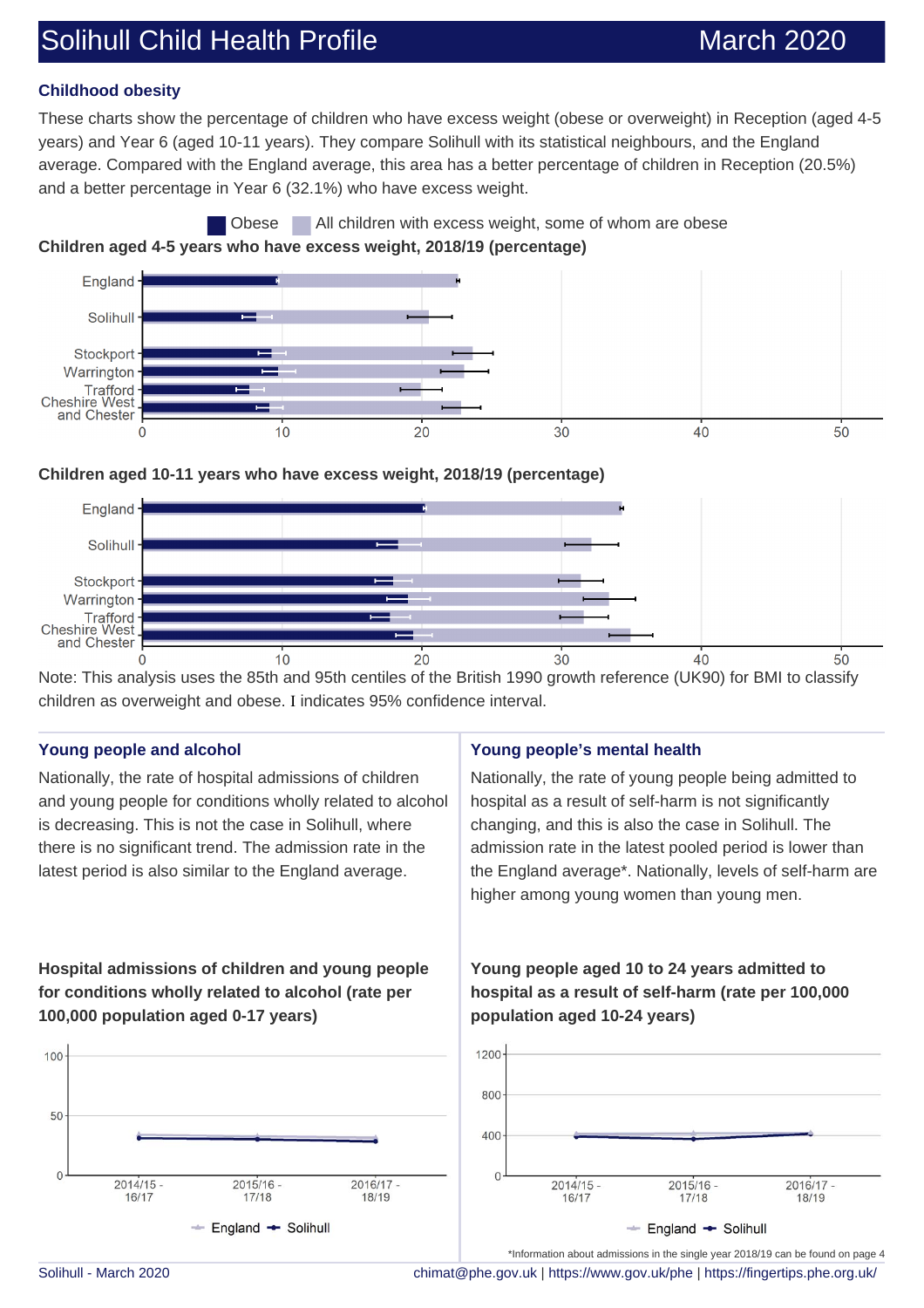# Solihull Child Health Profile March 2020

These charts compare Solihull with its statistical neighbours, and the England and regional averages.

### **Child development at 2-2½ years**

**Children at or above expected level of development in all five areas at 2-2½ years, 2018/19 (percentage of children reviewed)**



87.1% of children aged 2-2½ years were at or above the expected level of development in all five areas of development (communication, gross motor, fine motor, problem-solving and personal-social skills) in 2018/19. This is better than the England average. A better proportion of children were at or above the expected level of development for communication skills (92.3%) and a better proportion for personal-social skills (94.8%) when compared with England (90.0% for communication and 92.9% for personal-social skills).

#### **Breastfeeding**

### **First feed breast milk, 2018/19 (percentage of newborns)**



63.0% of newborns received breast milk as their first feed. By 6 to 8 weeks after birth, 45.5% of mothers are still breastfeeding.

#### **Young people's sexual and reproductive health**

**Teenage conceptions in girls aged under 18 years, 2017 (rate per 1,000 female population aged 15-17 years)**



In 2017, approximately 15 girls aged under 18 conceived, for every 1,000 girls aged 15-17 years living in this area. This is lower than the regional average and similar to the England average. Chlamydia screening is recommended for all sexually active 15-24 year olds. Increasing detection rates indicate improved screening activity; it is not a measure of prevalence. In 2018, the detection rate in this area was 1,776 per 100,000 which is worse than the minimum recommended rate of at least 2,300.

## **Measles, mumps and rubella (MMR) vaccination MMR vaccination coverage by age 2 years, 2018/19 (percentage of eligible children)**



Slightly less than 95% (the minimum recommended coverage level) of children have received their first dose of MMR immunisation by the age of two in this area (93.3%). By the age of five, only 88.5% of children have received their second dose of MMR immunisation.